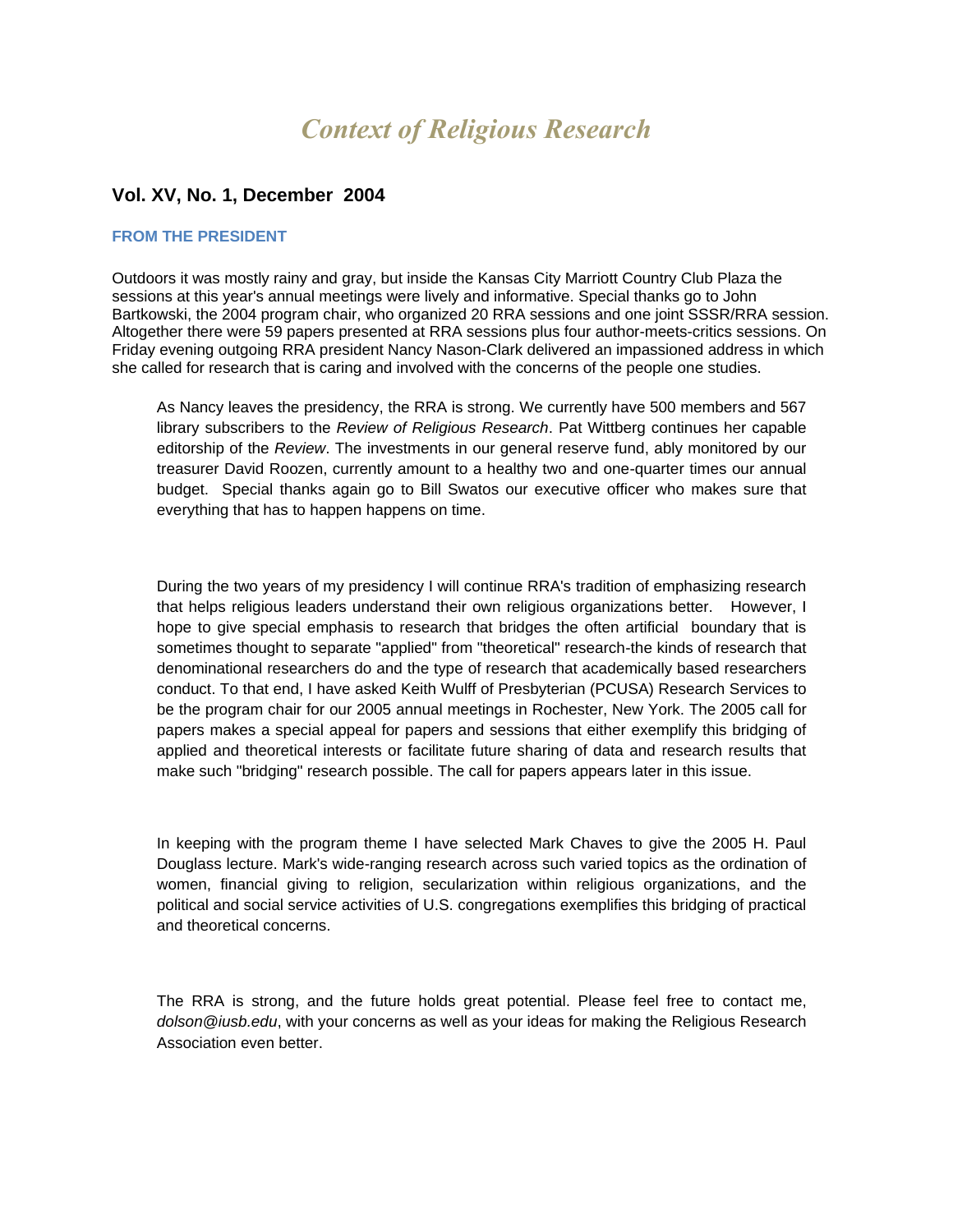Dan Olson

Indiana University South Bend

# **FUNDING** *Constant H. Jacquet Research Awards*

The *RRA* will make \$*14,000* available this year on a competitive basis for applied and basic research. Priority is given to applied projects, and funding over \$3,000 to any one proposal is granted only in cases of exceptionally high merit and significance. In this competition, *applied research* is defined as a project that has an identifiable organizational or institutional client who will use the research results for specific goal-centered activities. The Committee especially encourages proposal submissions from scholars who are in the early stages of their careers, as well as proposals from students.

Funding may be used for research expenses and *release* time, but not for supplemental income or capital equipment. Because funds are limited, applicants are also encouraged to seek support from alternative sources of funding. Applicants are required to be members of the RRA. Full-time students may join the Association at the time of their application. All others must hold membership in the RRA for *at least one full year* prior to the application deadline.

Applications must include *four* copies of: (a) a requested *Awards Application Form*, completed and signed; (b) a narrative summary of the proposed project, no longer than five double-spaced, typed pages; and (c) a one-page detailed budget.

The required Application Form can be obtained from the RRA website*[http://rra.hartsem.edu](http://rra.hartsem.edu/)* -or by writing Penny Long Marler, Department of Religion, Samford University, Birmingham, AL 35229 (email, *[plmarler@samford.edu](mailto:plmarler@samford.edu)* ). Your application must be *received by 1 April 2005.*

Applicants will be notified of the disposition of their applications within 60 days and will be asked to submit a written acceptance of their awards within two weeks of notification. Recipients should plan to expend the grant within one year after accepting the award and should note RRA support in all reports of the research for which they received the grant. Award recipients are encouraged to submit their research reports for possible publication in the *Review of Religious Research*, subject to editorial review. An account of the expenditure of the grant is required, and if an article is not submitted to the *RRR,* a narrative of the research and its findings will be expected as well.

2004 awardees were Mary Bendyna, James Fenimore, Charlene McGrew, Anthony Pogorelc, and Rebecca Sager. The full amount (\$12,000) was awarded.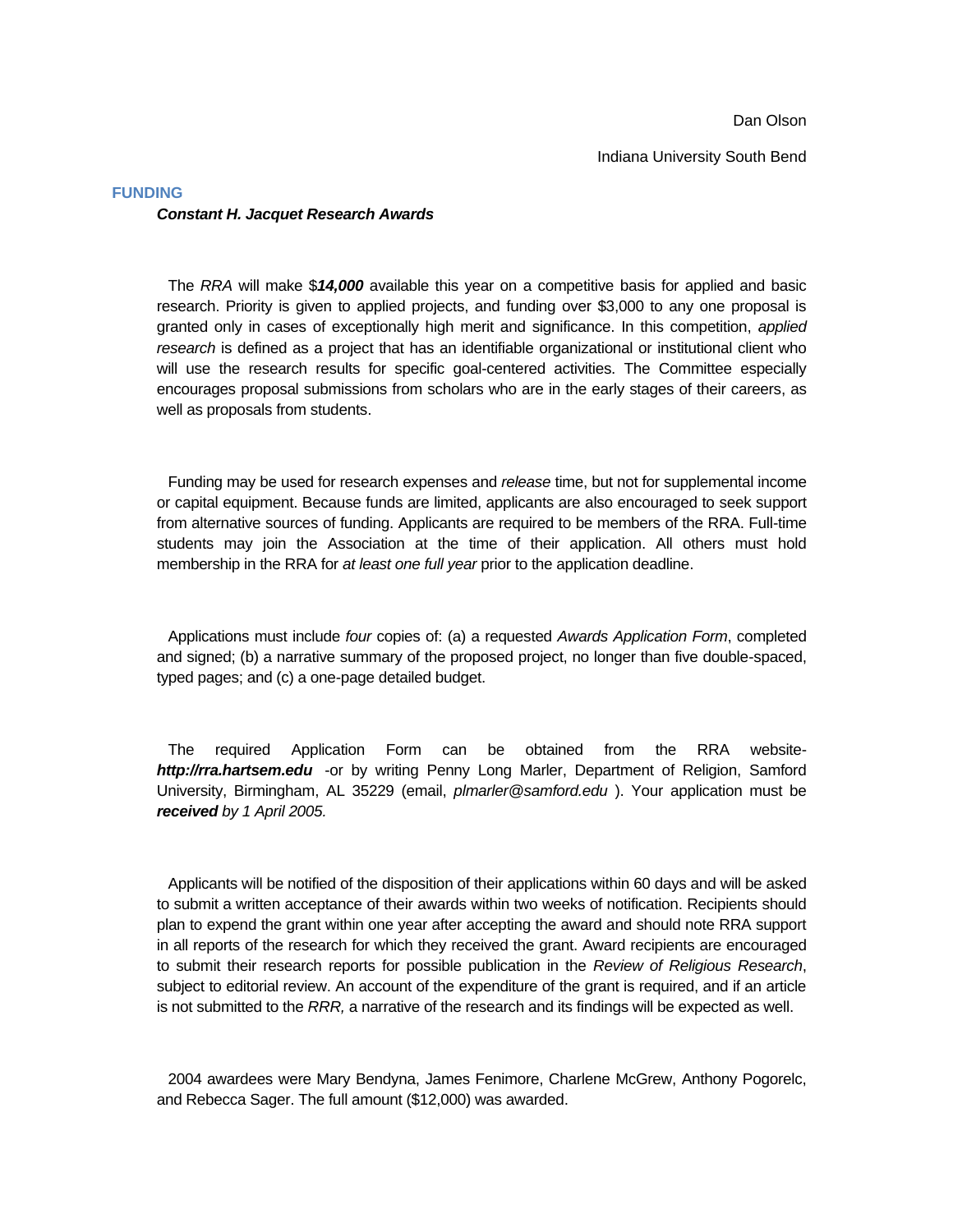#### *Joseph H. Fichter Research Awards*

The *Association for the Sociology of Religion* will make available \$10,000 this year for promising research in either of two areas, prioritized as follows: (1) *gender issues, women and religion,* and *feminist perspectives* on religion; (2) *race/ethnicity and religion*. Applicants must be members of the ASR at the time of application. Dissertation research is included within the purview of the award. Those who have recently earned the doctorate are especially encouraged to apply.

A proposal of not more than five double-spaced, typed pages should outline the rationale and plan of research. A detailed budget should be attached, as should a vita. Send *four* copies of the proposal to: Ruth A. Wallace, Chair, 4908 41<sup>st</sup> Street NW, Washington, D.C. 20016-1710. Further information is available on the ASR Web site *[www.sociologyofreligion.com](http://www.sociologyofreligion.com/)* or by writing: *[rwallace@gwu.edu](mailto:rwallace@gwu.edu)*. *Deadline: 1 March postmark*.

#### **SSSR Research Awards**

The *Society for the Scientific Study of Religion* has authorized several thousand dollars for its 2005 research awards competition. At least a one-fourth of the grants will go to persons who are graduate students or have held the doctorate for less than five years. Awards are intended to cover research expenses, travel, student assistance, and up to \$1,500 in stipend. Applicants must have been SSSR members for *at least one year* at the time they submit their proposals, which are limited in length to a maximum of five double-spaced, typed pages, including abstract and budget. The budget should include a rationale for expenditures. In addition, applicants should enclose a *brief* curriculum vitae listing their research and publications. For further information, consult the SSSR Web site, *www. sssrweb.org* or contact executive officer, Larry Greil, *fgreil@alfred.edu.*

#### **MEETINGS**

The *28th ISSR/SISR Conference* will be held *18-22 July 2005* in Zagreb, Croatia. The theme is *Religion and Society: Challenging Boundaries*. For further information, contact SISR executive officer Karel Dobbelaere, *sisr@soc.kuleuven.ac.be.*

The *Association for the Sociology of Religion* will meet *13-15 August* in Philadelphia. The theme is *Religion, Politics, and the State at Home and Abroad.* Plenary events include the Presidential Address of Jay Demerath and the Paul Hanly Furfey lecture by Dipankar Gupta. Contact: David Yamane, Program Chair: *ASR2005@wfu.edu*. The call for papers is also on the ASR Website: *www.sociologyofreligion.com.* Deadlines: 15 January for session proposals, 15 February for paper abstracts. The *ASA Sociology of Religion Section* also meets in Philadelphia at this time, as does the *Society for the Study of Social Problems*. For up-to-date information on these organizations' activities, consult their respective sites: *www.asanet .org/section34/index.html* and *http://www.sssp1.org*.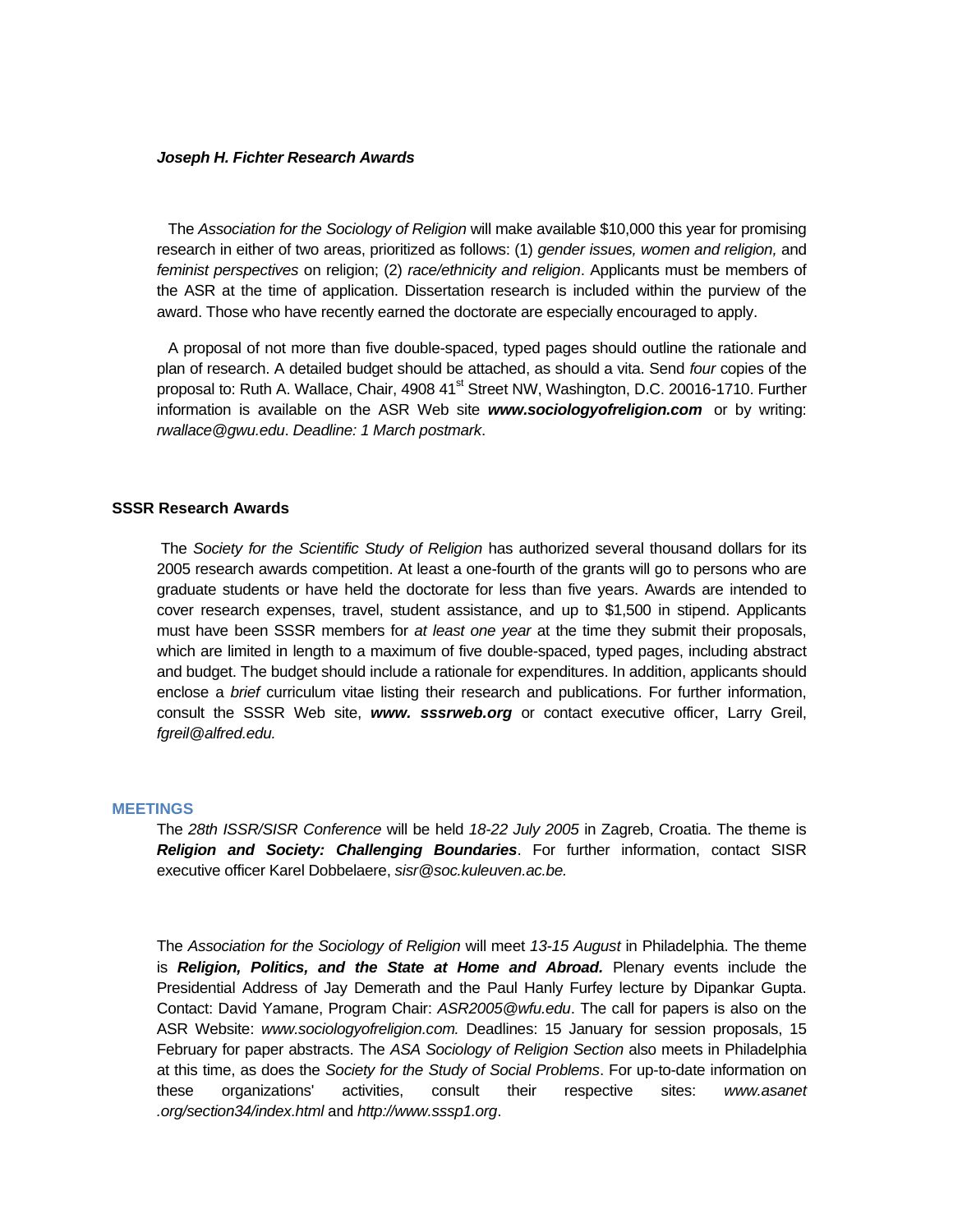## *ELECTIONS AND NOMINATIONS*

Results of the 2004 RRA General Election are: Nominations Chair, Dean Hoge; Directors-at-Large, John Bartkowski and Peter Beyer; Nominating Committee, John O'Hara and Pat Wittberg. The amendment to the by-laws also on the ballot was enacted. David Roozen was also reelected by the Board to another two-year term as Treasurer.

The 2005 Nominating Committee seeks member input. This year a new president-elect, secretary, two board members, two nominating committee members, and a chair for the new Publications Committee will be elected. If you wish to offer a name (including your own), contact Dean Hoge at Sociology, Catholic University, Washington, DC 20064; *hoge@cua.edu*. The Committee will be happiest to hear from you as close after the start of 2005 as possible.

# **Religious Research Association 2005 Annual Meeting**

# **Congregations, Denominations and Research on Religion: Promoting Cooperation**

# November 4-6 - Hyatt Regency - Rochester, New York

Although the behavioral study of religion now extends far beyond the narrow study of religious organizations, RRA was established, in part, to focus on denominational research. While denominational researchers often collect data to answer practical questions, many academic researchers are unaware that these same data sources could address a broad range of more general theoretical questions. Moreover, academically based scholars sometimes have access to research results that would be of great interest to denominational researchers. As always, we encourage papers on any topic related to the behavioral study of religion, but this year we especially invite papers and sessions that (1) describe denominationally collected data and their availability to other researchers, (2) make use of such data to answer either applied and/or more theoretical questions, or (3) present results that would be of special interest to denominational researchers and religious leaders. We hope sessions this year can build bridges between the rich sources of data that exist and the applied and theoretical questions waiting to be answered.

## **1. Examples of possible papers and sessions on denominational data sources**

Denominational web pages as a source of data

Survey data collected by denominations

Congregational yearbook data collected by denominations

Pitfalls and solutions in working with denominational data

Availability of denominationally collected data